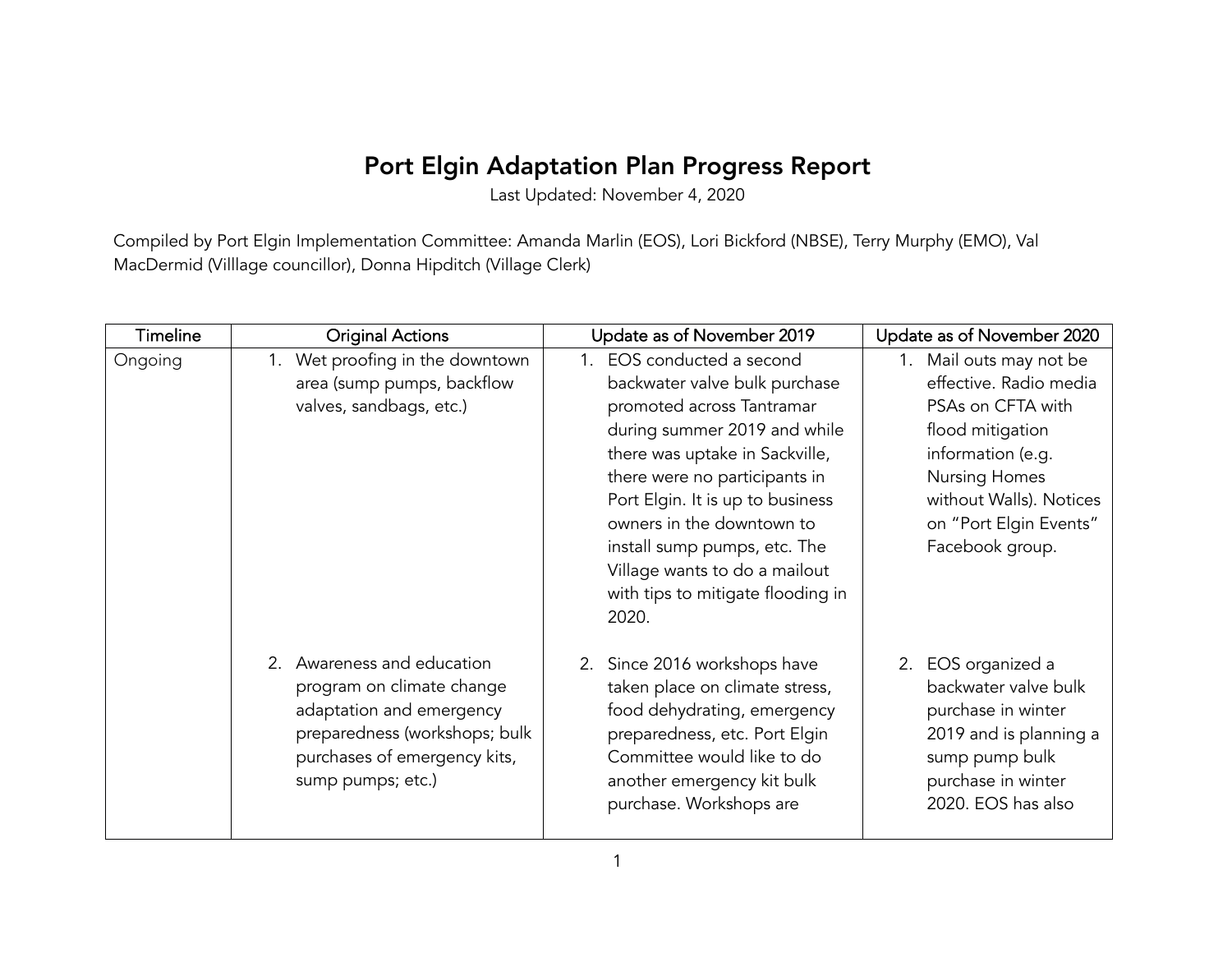|                                                                                             | hosted additional<br>ongoing and there are new<br>plans for 2020-21 to focus on<br>webinars on food<br>traditional and survival skills,<br>preservation skills<br>food preservation, etc.<br>during fall 2020.                                                                                                                                                                                                                                                                                                                                                                                                                                                                                   |
|---------------------------------------------------------------------------------------------|--------------------------------------------------------------------------------------------------------------------------------------------------------------------------------------------------------------------------------------------------------------------------------------------------------------------------------------------------------------------------------------------------------------------------------------------------------------------------------------------------------------------------------------------------------------------------------------------------------------------------------------------------------------------------------------------------|
| 3. Investigate funding sources for<br>erosion work along the<br>Gaspereau River             | 3. This is still ongoing. No<br>Still looking for<br>3.<br>apparent grants available<br>funding.<br>currently and Port Elgin cannot<br>afford any more loans.                                                                                                                                                                                                                                                                                                                                                                                                                                                                                                                                    |
| 4. Where there is space, plant<br>natural grasses to limit erosion<br>along Gaspereau River | 4. Nature NB, EOS Eco-Energy,<br>4. Planting was done too<br>late while erosion and<br>Shediac Bay Watershed<br>Association and the Village<br>storm surges were<br>partnered to plant trees along<br>already impacting the<br>the Gaspereau River on the trail<br>area. More erosion<br>by the sewage lagoon during<br>has occurred. A Village<br>fall 2019.<br>Worker "repaired" this<br>area by adding shale<br>and then topsoil to<br>widen the trail to<br>where it was before<br>but the committee is<br>not sure this will help.<br>Village looking at<br>purchasing big rock<br>but it may cause more<br>erosion elsewhere.<br>Plan to focus on area<br>between lagoon and<br>the trail. |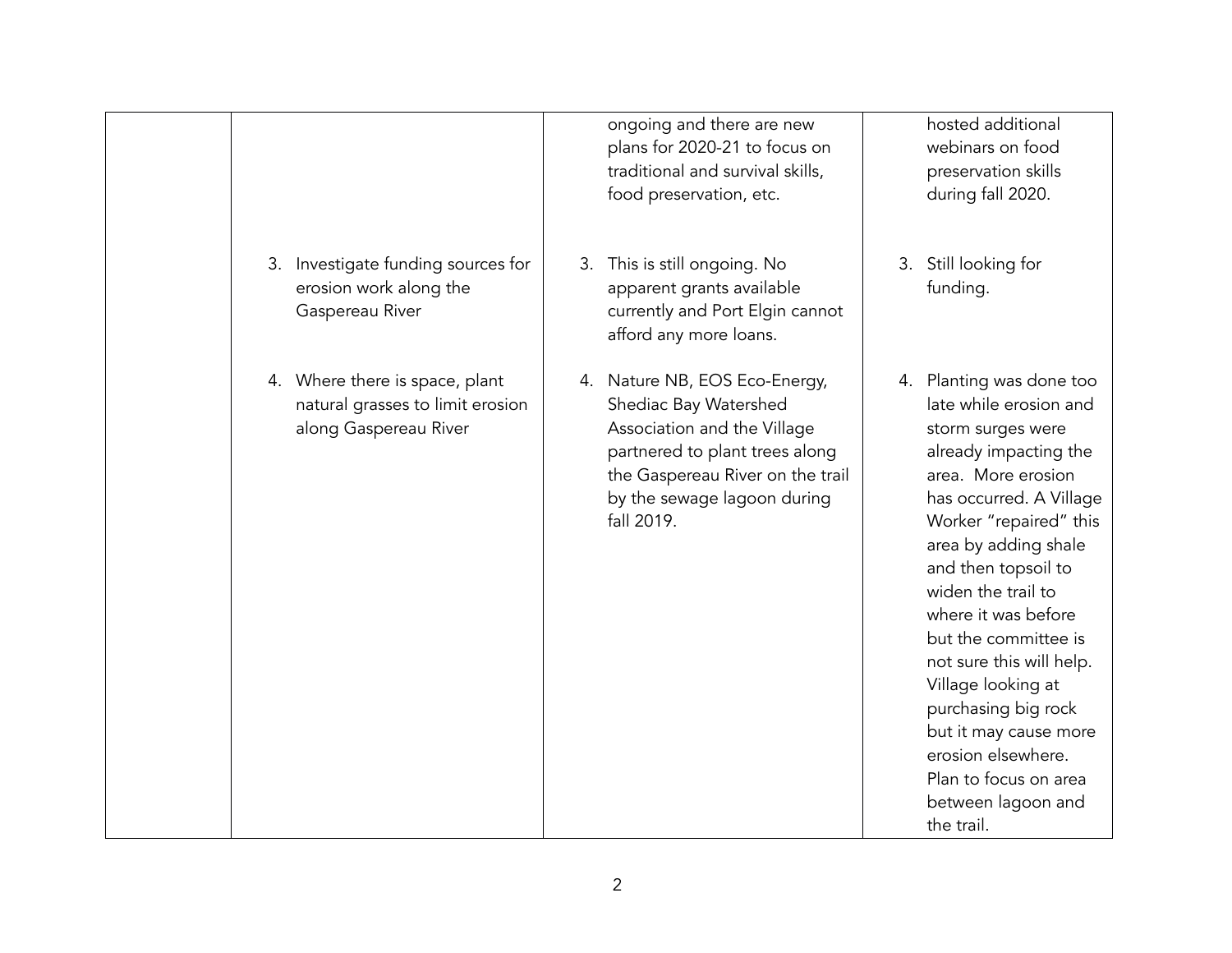|                       | 5. Wood heat inventory (for<br>winter storms)                                          | 5. Port Elgin EMO coordinator has<br>4 homes on his wood heat<br>inventory. These homeowners<br>are willing to take people<br>during winter power outages.                                       | 5. There are a few names<br>on the list already and<br>more promotion is<br>planned.                                |
|-----------------------|----------------------------------------------------------------------------------------|--------------------------------------------------------------------------------------------------------------------------------------------------------------------------------------------------|---------------------------------------------------------------------------------------------------------------------|
| Short (2016-<br>2017) | 6. Engineering analysis of lagoon                                                      | 6. Crandall has agreed to do an<br>engineering study in spring<br>2020 for no charge while they<br>are doing other work in the<br>village.                                                       | 6. Study has not<br>happened yet, but<br>Crandall had a look at<br>the space a year ago.<br>Village will follow up. |
|                       | 7. Determine elevation of<br>selected location for fire<br>station                     | 7. This is not applicable anymore<br>as the fire station went ahead<br>with construction in the<br>originally selected location.                                                                 | Not applicable<br>7.                                                                                                |
|                       | 8. If need be, determine alternate<br>locations for fire station                       | 8. This is not applicable anymore<br>as the fire station went ahead<br>with construction in the<br>originally selected location. It<br>could be cut off from the village<br>in its new location. | 8. Not applicable                                                                                                   |
|                       | 9. Installation of cribwork along<br>Gaspereau River (start in 2017<br>and continuing) | No update<br>9.                                                                                                                                                                                  | 9. Funding still needed                                                                                             |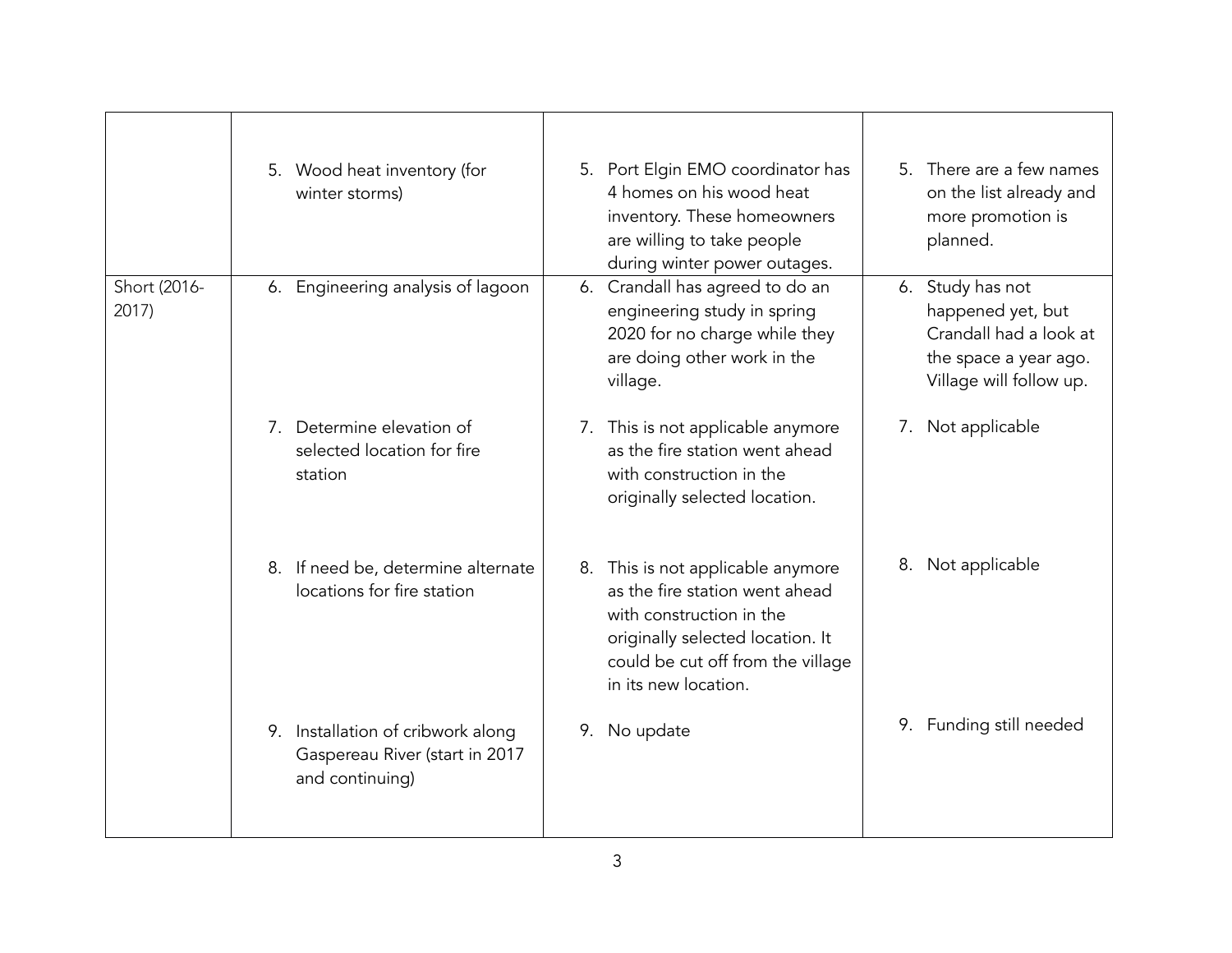| 10. Engineering analysis of erosion                                                      | 10. This has not yet been done as<br>funding is needed.                                                                                                                                                                                                       | 10. This did not happen,<br>2021 would be the<br>new target. And the<br>Village is having<br>difficulty getting<br>residents to take<br>adaptation<br>considerations into<br>account, could have<br>insurance implications<br>for homeowners (could<br>put in newsletter). |
|------------------------------------------------------------------------------------------|---------------------------------------------------------------------------------------------------------------------------------------------------------------------------------------------------------------------------------------------------------------|----------------------------------------------------------------------------------------------------------------------------------------------------------------------------------------------------------------------------------------------------------------------------|
| 11. Inform New Brunswick<br>government about climate<br>related risks for Magee House    | 11. The New Brunswick<br>government in general is aware<br>of climate change risks in New<br>Brunswick.                                                                                                                                                       | 11. Nothing further                                                                                                                                                                                                                                                        |
| 12. Update zoning regulations for<br>Main Street to include<br>adaptation considerations | 12. The update is overdue and<br>beyond the 5 year deadline.<br>SERSC staff have started the<br>process to combine zoning and<br>municipal bylaws into one rural<br>plan but the legal process for<br>adoption has not stated yet. It is<br>planned for 2020. | 12. No update.                                                                                                                                                                                                                                                             |
| 13. Update EMO plan to include<br>specific measures for winter<br>storms                 | 13. A contingency plan may be<br>needed for the new fire station<br>as it could get cut off during a                                                                                                                                                          | 13. Warming centre at fire<br>hall, people won't be<br>turned away. But                                                                                                                                                                                                    |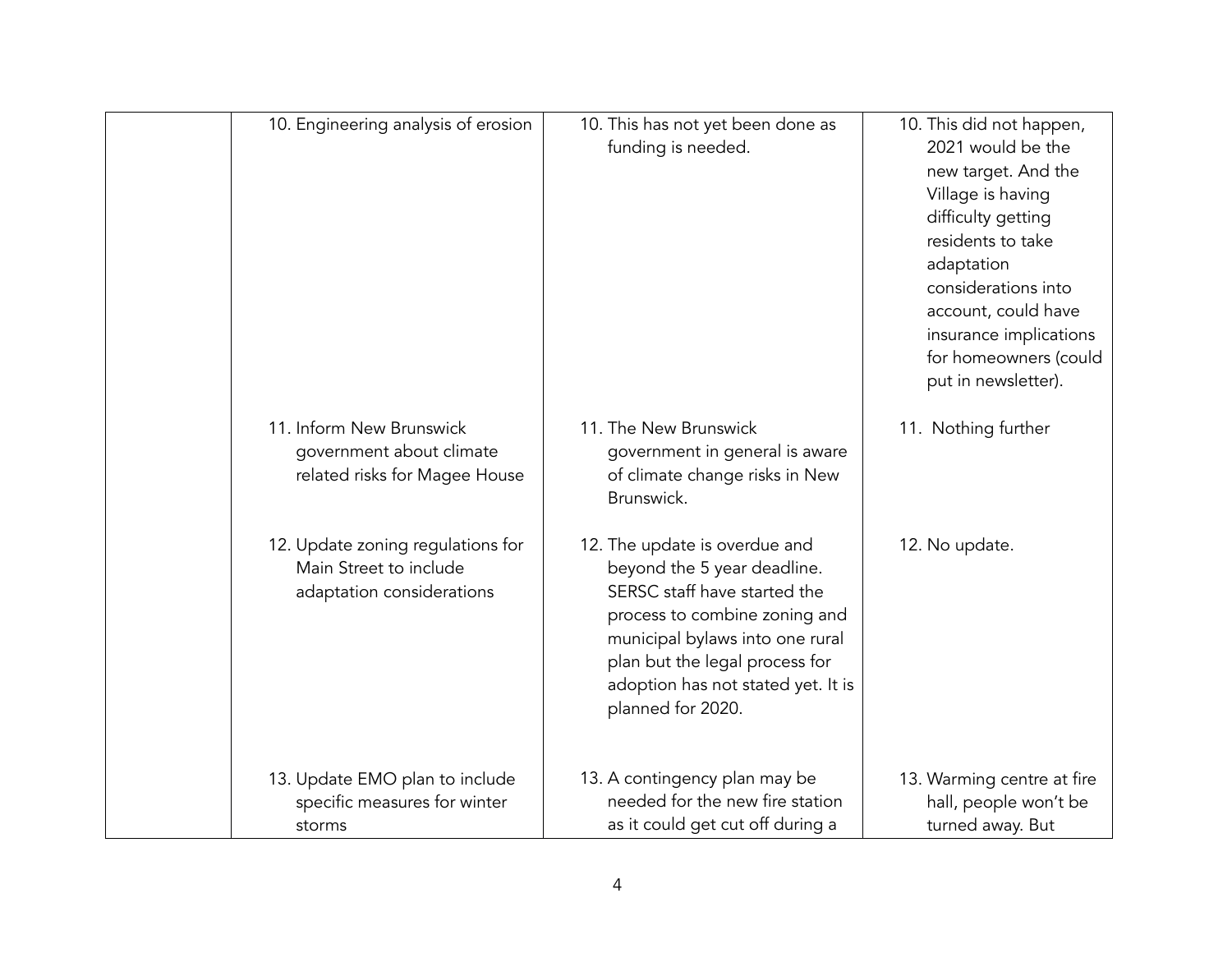|                           |                                                                     | flood event. Wood heat<br>inventory has begun.                                                                                                                                                                                                                                                                       | waiting for generator.<br>May be able to use<br><b>Tantramar Civic Centre</b><br>along with Sackville. A<br>few people on the list.<br>Covid-19 complicates<br>things. Will promote<br>on Facebook page,<br>newsletter, etc. |
|---------------------------|---------------------------------------------------------------------|----------------------------------------------------------------------------------------------------------------------------------------------------------------------------------------------------------------------------------------------------------------------------------------------------------------------|------------------------------------------------------------------------------------------------------------------------------------------------------------------------------------------------------------------------------|
| Medium<br>$(2018 - 2021)$ | 14. Build up the berm around the<br>sewage lagoon                   | 14. Crandall will complete an<br>engineering study in the spring.                                                                                                                                                                                                                                                    | 14. The study has not<br>been completed yet.<br>Crandall was going to<br>volunteer their time.                                                                                                                               |
|                           | 15. Complete research to move<br>the sewage lagoon                  | 15. This will depend on the<br>engineering study by Crandall.                                                                                                                                                                                                                                                        | 15. Study needed.                                                                                                                                                                                                            |
|                           | 16. Plant trees, grasses, etc. along<br>path by riverside of lagoon | 16. Nature NB, EOS Eco-Energy,<br>Shediac Bay Watershed<br>Association and the Village<br>partnered to plant trees along<br>the Gaspereau River on the trail<br>by the sewage lagoon during<br>fall 2019. Erosion is happening<br>quickly though and it may be<br>too late for the trees to help.<br>Time will tell. | 16. More erosion has<br>occurred. The Village<br>may have to resort to<br>armor rock. Now<br>focused on protecting<br>area between trial and<br>the lagoon.                                                                  |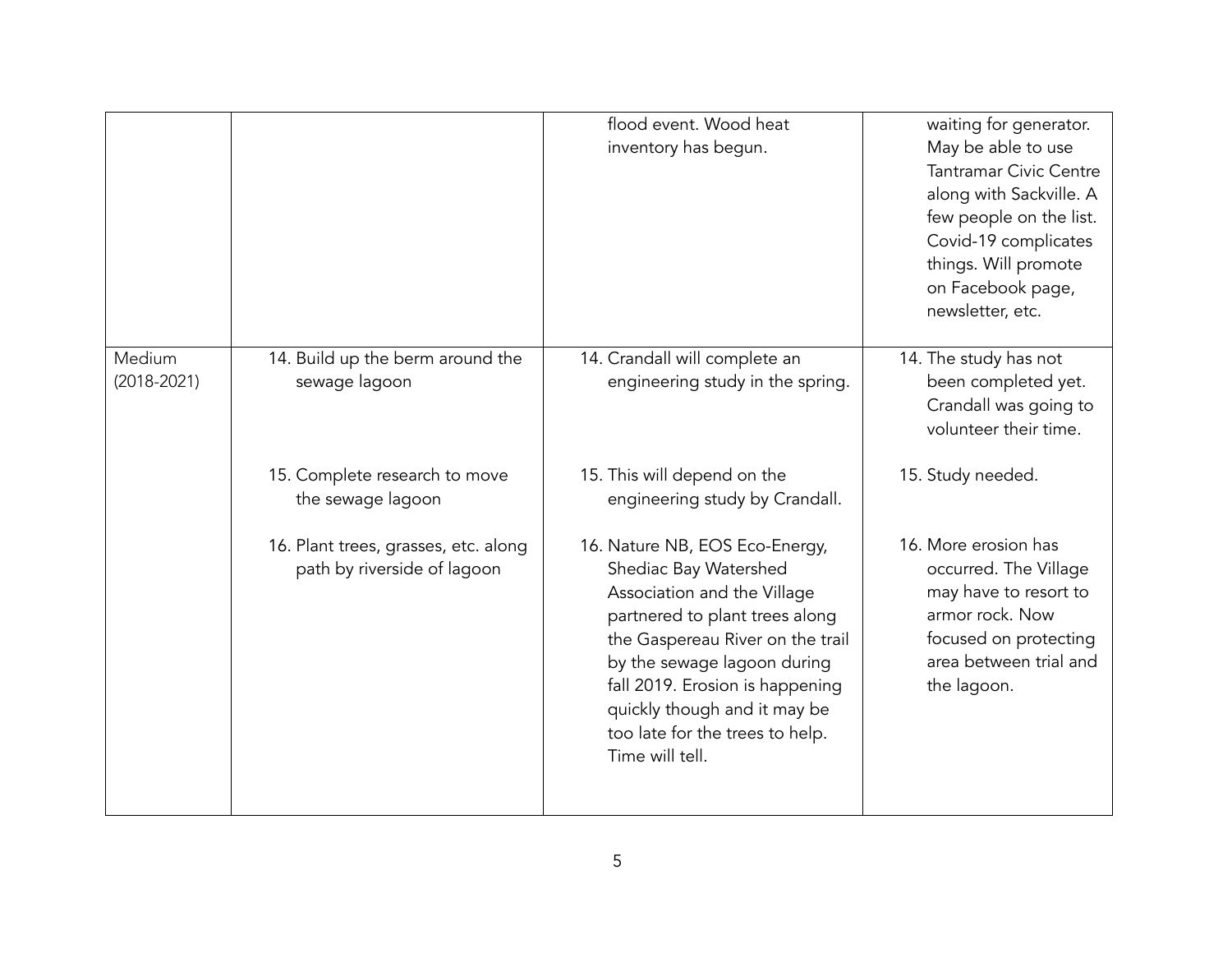|                       | 17. Fix erosion by Main St. lift<br>station                                              | 17. Committee will check with<br>village staff if this has been<br>completed.                                                        | 17. Concrete blocks were<br>placed around the lift<br>station, keeps current<br>away.                                                                                                             |
|-----------------------|------------------------------------------------------------------------------------------|--------------------------------------------------------------------------------------------------------------------------------------|---------------------------------------------------------------------------------------------------------------------------------------------------------------------------------------------------|
|                       | 18. Culvert assessment by<br>professional engineer                                       | 18. This has not been done yet due<br>to lack of funding. It is costly<br>and not the main priority for the<br>Village at this time. | 18. Has not been done.                                                                                                                                                                            |
|                       | 19. Build and restore wetlands<br>within the village (start in 2018<br>and continuing)   | 19. No action yet.                                                                                                                   | 19. No action on wetlands<br>but possibly more rain<br>gardens and food<br>forests in the future<br>with EOS. EOS did a<br>Rain barrel give away<br>in fall 2020 thanks to<br>Eco Action Funding. |
| Long (beyond<br>2021) | 20. Sewage lagoon moved to a<br>safer location with higher<br>elevation                  | 20. No action yet.                                                                                                                   | 20. No action; will be<br>incredibly expensive.<br>Dependent on<br>provincial and federal<br>funds. No further<br>action possible by<br>Village                                                   |
|                       | 21. Relocation of buildings from<br><b>Station Street to less</b><br>vulnerable location | 21. No action yet. Costly.                                                                                                           | 21. Could there be land<br>swaps? Need<br>government support<br>(similar to Saint John<br>River programs). Some                                                                                   |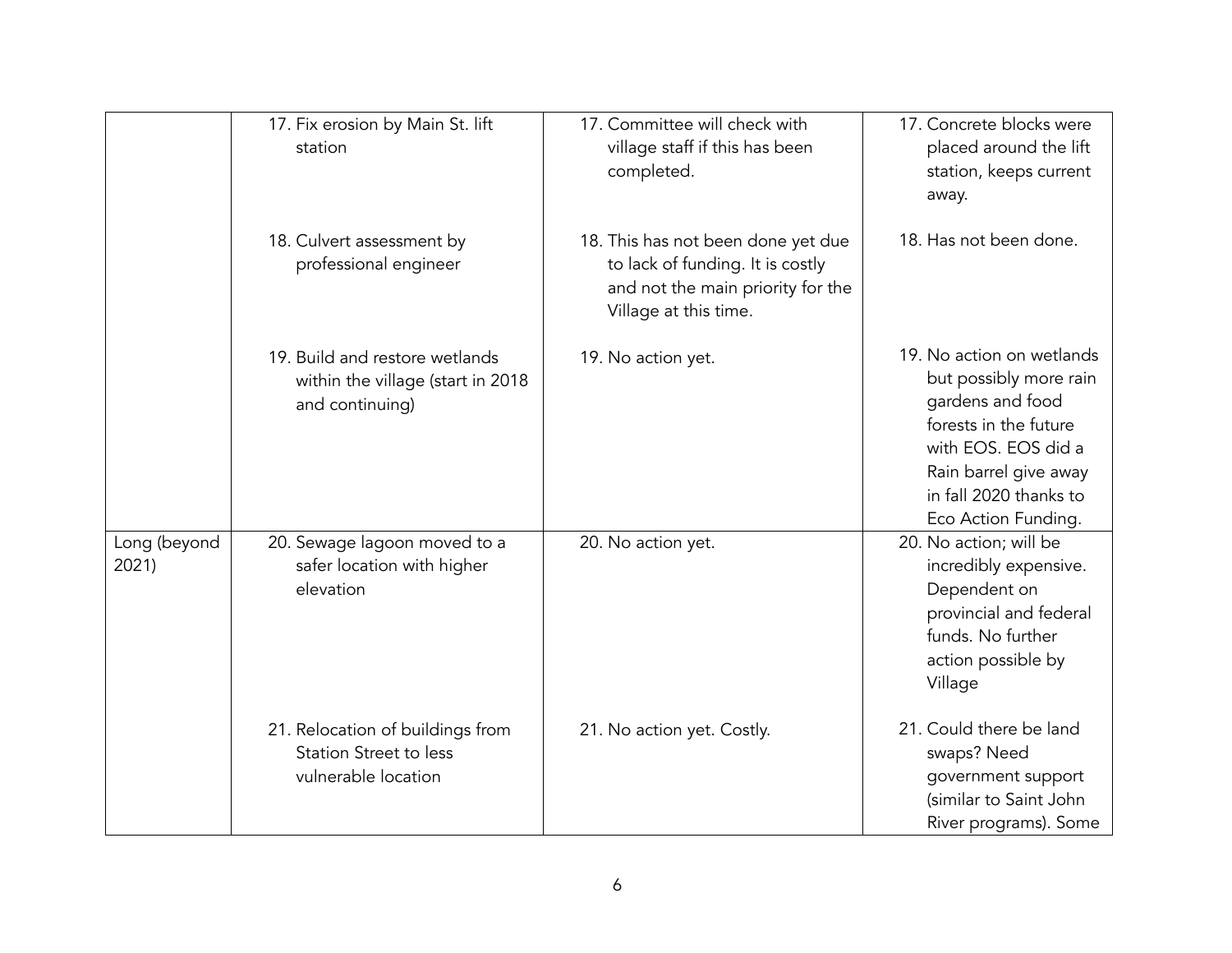|                                  |                                                                                                                                                                                                                                                                     | residents purchased<br>properties long before<br>climate change issues<br>were known. Need<br>proactive provincial<br>and federal<br>governments to help.                                                             |
|----------------------------------|---------------------------------------------------------------------------------------------------------------------------------------------------------------------------------------------------------------------------------------------------------------------|-----------------------------------------------------------------------------------------------------------------------------------------------------------------------------------------------------------------------|
| Additional<br>Actions in<br>2019 | 22. New fire station will also be<br>warming station eventually.<br>They are waiting to be able to<br>purchase the necessary<br>components. The School and<br>Westford Nursing Home have<br>also beeen used as emergency<br>shelters as long as they have<br>power. | 22. Covid-19 makes it<br>impossible to use<br><b>Westford Nursing</b><br>Home right now, may<br>also be hard to use the<br>school.                                                                                    |
|                                  | 23. Community resiliency planning<br>and skills workshops - food<br>preservation, climate stress, etc.<br>by EOS in 2020-21 dependant<br>on funding application                                                                                                     | 23. Three webinars took<br>place in fall 2020 on<br>food preservation<br>skills. All were very<br>well attended with<br>participants from<br>across the Maritimes<br>and first-time<br>gardeners and<br>canners, etc. |
|                                  | 24. Sea level rise signs to be<br>erected in 2020-21 by EOS and                                                                                                                                                                                                     | 24. EOS has funding<br>(thanks to NBEN and                                                                                                                                                                            |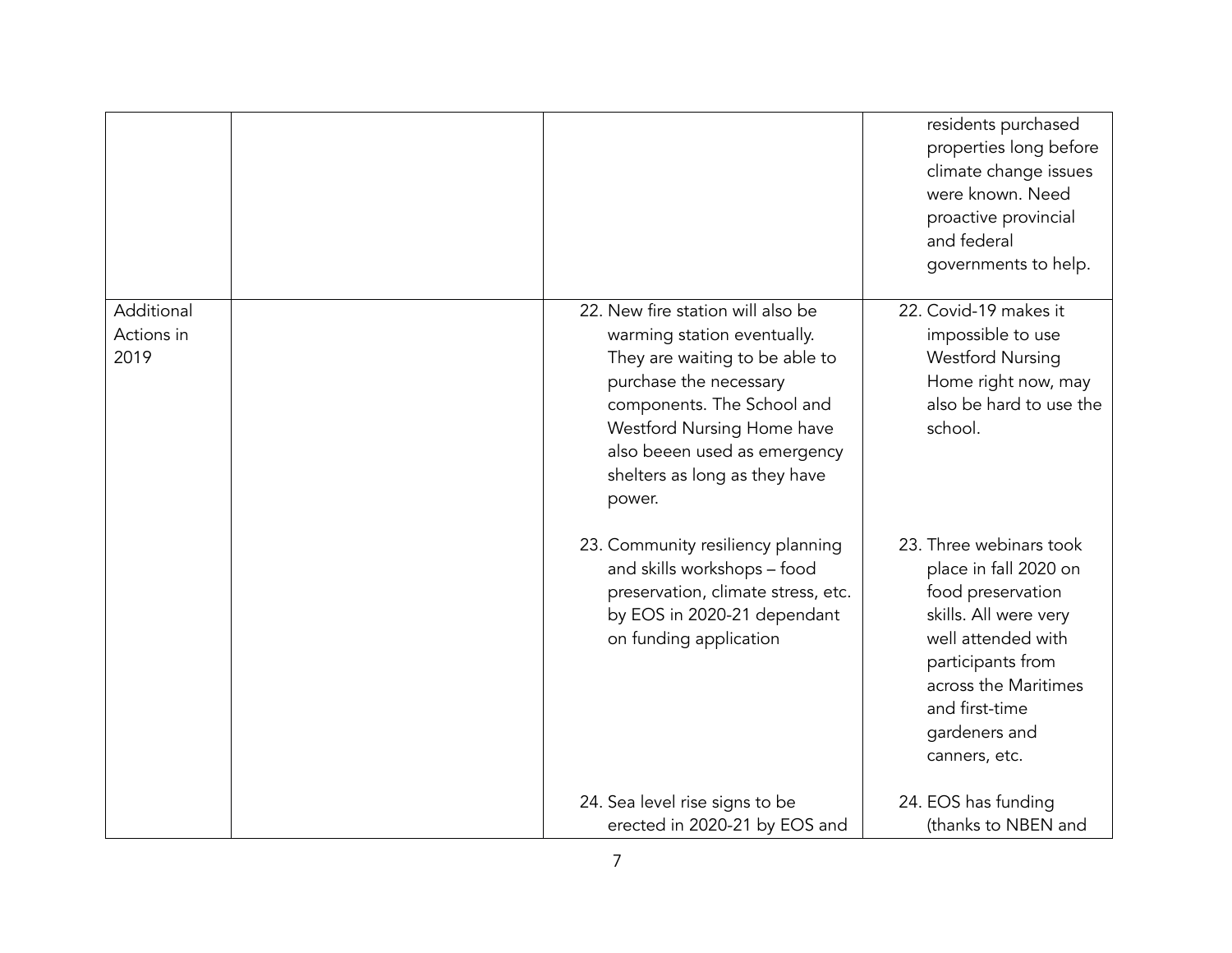|                                        | its Chignecto Climate Change<br>Collaborative.<br>25. Depaving projects (Main St<br>area) are a possibility. EOS and<br>Village looking at options. | NRCan) and is working<br>to put up signs, one<br>will be at the Port<br>Elgin wharf.<br>25. This is not happening<br>as no appropriate<br>locations were found.                                                 |
|----------------------------------------|-----------------------------------------------------------------------------------------------------------------------------------------------------|-----------------------------------------------------------------------------------------------------------------------------------------------------------------------------------------------------------------|
| Additional<br>actions added<br>in 2020 |                                                                                                                                                     | 26. Village plans a<br>Facebook Page and<br>hard copy newsletter<br>to help with<br>communications<br>around climate issues<br>and village news in<br>general                                                   |
|                                        |                                                                                                                                                     | 27. Sump Pump bulk<br>purchase planned by<br>EOS for winter 2021                                                                                                                                                |
|                                        |                                                                                                                                                     | 28. EOS and Port Elgin<br>Regional School plan a<br>food forest garden to<br>help raise awareness<br>about adapting food<br>systems to climate<br>impacts. Will help feed<br>school cafeteria and<br>community. |